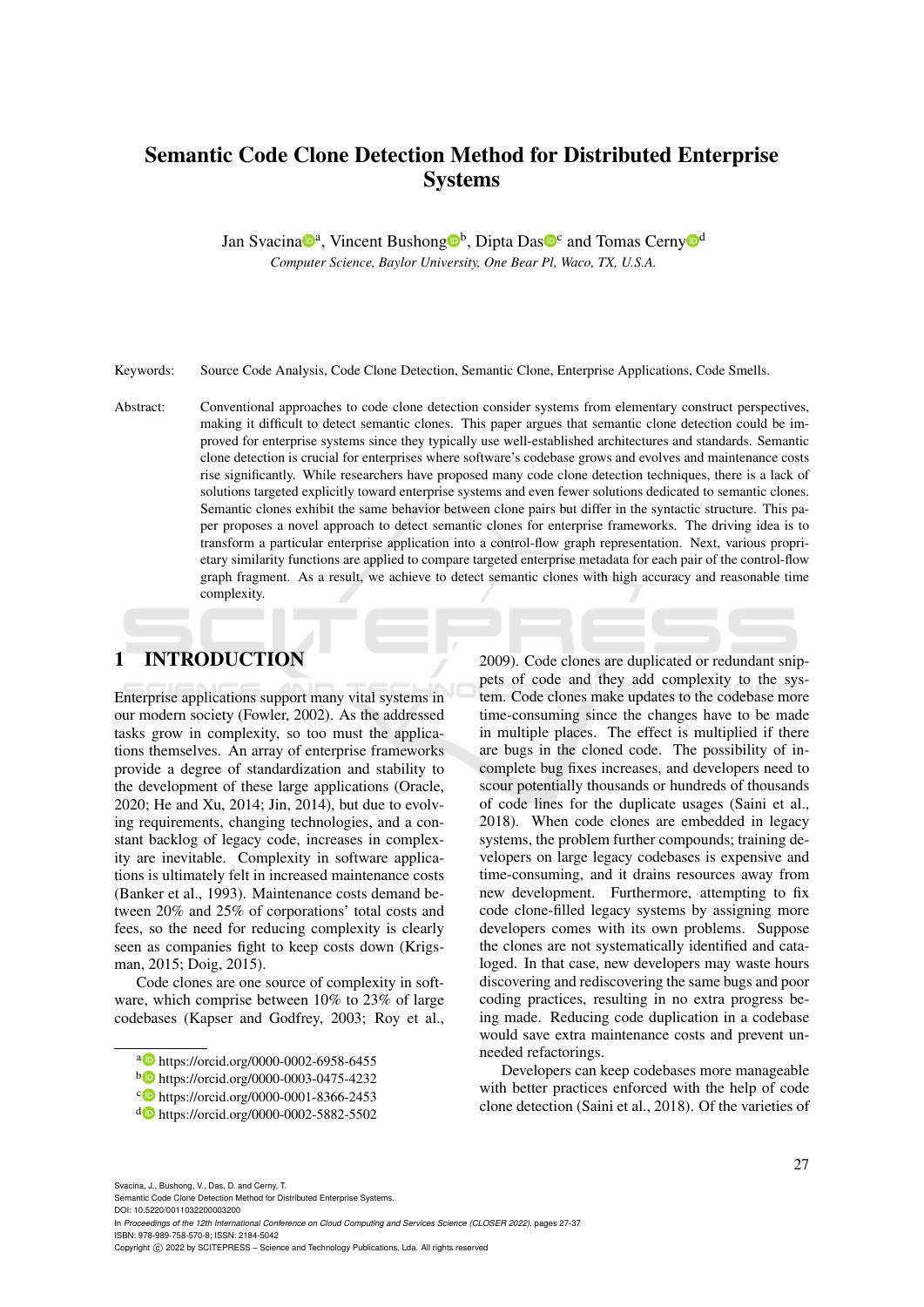code clones, semantic code clones are of the most interest in large enterprise systems, since enterprise developers often employ superficially similar code snippets that are quite different in their effects and end results; for example, the process of fetching, processing, and storing data in different places appears structurally similar each time it is used, but semantically, it is different in different contexts. On the flip side, it is possible that different developers (or the same developer at different times) created semantically similar code in different places with different structural elements. These two facts lead us to conclude that semantic code clones are far more interesting and impactful to enterprise applications. Therefore, since code clones cause complexity and raise costs for enterprise applications, we pose that semantic code clone detection can provide meaningful results to the fields of development, quality assurance, and maintenance with respect to the software engineering of large enterprise applications.

In previous work (Svacina et al., 2020), we proposed a method to represent enterprise systems as a set of Control-Flow Graphs (CFG) where nodes are represented by method statements and edges by calls between methods. In this work, we increase the number of properties to CFGs to further improve the detection of potential code clones. With introduce weights of individual components in CFG, to reflect their semantic meaning in the system. For instance: what responsibilities the method has (database persistence, communication with the user, etc.), data attributed to the method (the input and output of the method), and the enterprise-specific implications of the method (security, entry-point, etc.). These enhanced CFGs are compared one with another by a global similarity function. Our similarity function runs in  $O(n)$  and comparing each CFG pair results in  $O(n^2)$  combinations. This method keeps both the time complexity and the number of CFGs *n* low. According to the results from our similarity function, we can categorize the code clones. This paper brings detailed results from a case study on an extensive third-party and heavily distributed enterprise application benchmark. We present results from the testing in Section 4.2, where we further elaborate on the false-positive ratio and other statistical values. Further, we conducted stress tests to establish the time efficiency of our approach, and we share results in Section 4.2.

This paper advances knowledge in the field of semantic code clone detection in enterprise applications. Such advancement is needed to better cope with enterprise software architectural degradation (Baabad et al., 2020) and enable providers to reduce maintenance costs or address several desired metrics. In Sec-

tion 2, this paper outlines the state of the art. The other approaches to code clone detection focus on general code clone detection methodologies and then narrowing to the focus of semantic code clones. Section 3 outlines our proposed detection method, followed by Section 4 – a case study on an enterprise application. Lastly, we summarize our experiment results and highlight important notes and concepts obtained through our research.

### 2 RELATED WORK

In this section, we discuss previous work in categorizing and detecting code clones. In particular, we consider the code clone background and detection; next, we consider program representation.

## 2.1 Code Clone Background and **Detection**

Similar or identical code blocks are called code clones and are usually copied from some source (Saini et al., 2018)(Walker et al., 2020). As a result, they are code fragments that bear similarities in structure or function. Specifically, there are 4 code clone types or classes(Saini et al., 2018; Roy and Cordy, 2007; Bellon et al., 2007; Koschke et al., 2012):

- Type 1 exact clones
- TIONS • Type 2 - parameterized clones
- Type 3 near-miss clones
- Type 4 semantic code clones

Type 1 is self-descriptive: a block of code is a type 1 clone if an exact copy of the source code can be found elsewhere. Type 2 clones are similar to type 1, with the caveat that variables or function calls may have different names. Type 3 clones are copied fragments that have had some statements injected or removed while retaining a similar structure. The focus for this paper, type 4 clones, or semantic clones, are those which have the same behavior but different structure or method of approach (Saini et al., 2018). Type 4 clones are unique because while types 1-3 depend solely on the code structure, type 4 clones depend on the actual results. This is an important distinction, particularly between type 3 and 4 clones; depending on which statements were modified, type 3 clones can appear quite similar but achieve different results, while type 4 clones can superficially look different while serving the same purpose (Fowler, 2002).

Much research has been contributed to code clone detection, from type 1 to type 4 alike. The research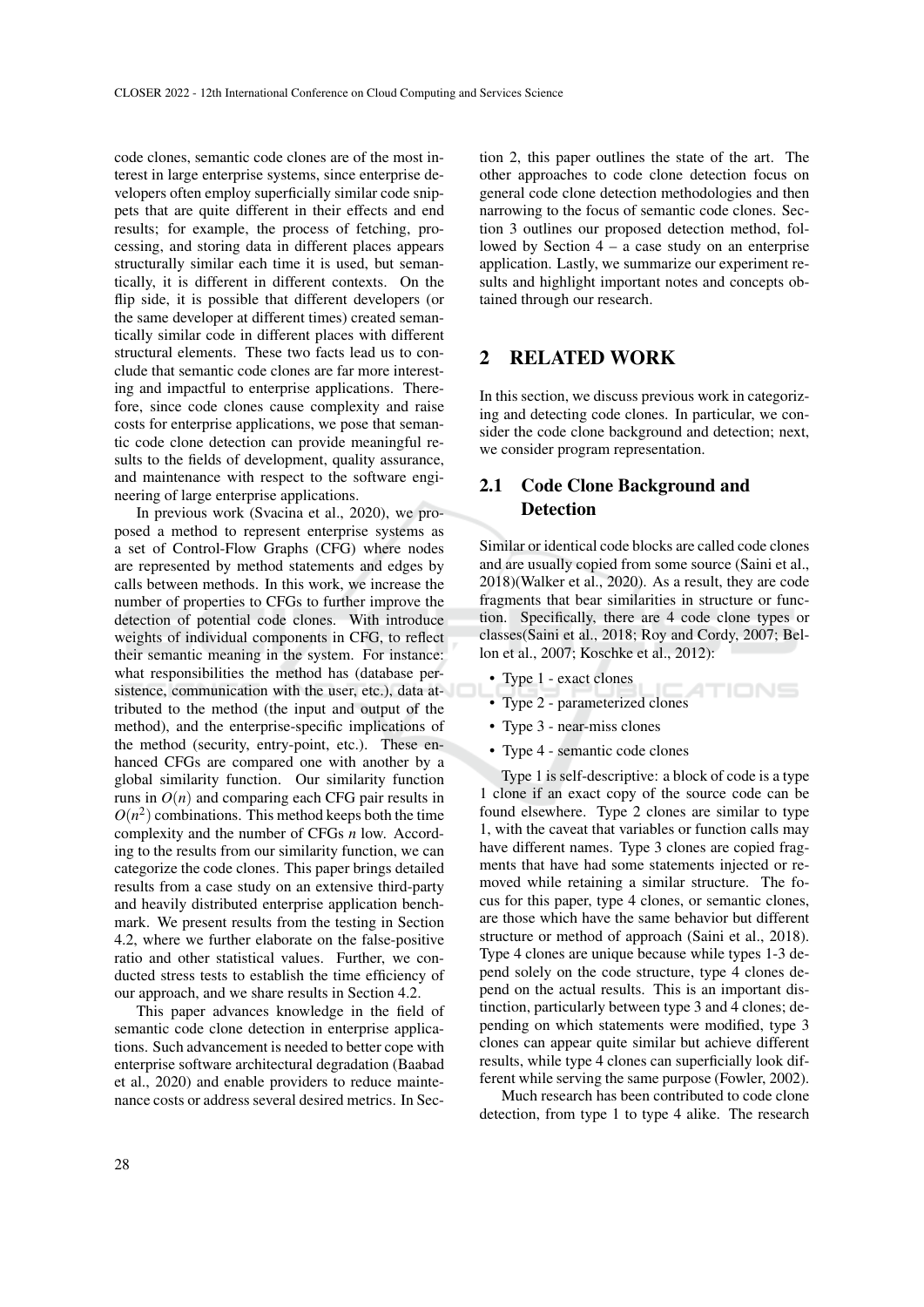of tools focused on enterprise systems is underrepresented, and their need is well justified. One tool named DSCCD (Dynamic and Static Code Clone Detector) (Nasirloo and Azimzadeh, 2018) can detect semantic code clones - the most challenging of the four types to detect - at a rate of accuracy of 66%. The tool was developed to weigh the benefits of run time versus the reduction of false positives. However, a thorough analysis of a codebase for semantic code clone detection is naturally a computationtime consuming task. The case study done over DSCCD had 12 semantic code clones written into it, and in order to get their 66% overall accuracy rating, it took over 426 seconds in one study (Nasirloo and Azimzadeh, 2018). They utilized both dynamic and static analysis via Program Dependency Graphs (PDGs) and Abstract Memory States (AMS). The PDGs provide a higher level flow analysis for the semantic clone detection, and the AMS provides a quick, lower-level analysis (Nasirloo and Azimzadeh, 2018). While using AMS helped lessen the run time and lowered false-positive rates, AMS methods cannot handle scopes beyond single methods. This flaw renders them much less useful for enterprise applications, where the flow of method calls is more important for determining duplicate behavior due to separation of concerns making some methods extremely short.

For example, consider the following; let there be some method *A* that performs an action *a*. Create some new method *B* such that *B* calls *A* and returns the action *a*. It is trivial to see that *B* does the same exact thing as *A*. However, if the flows of these two methods are not analyzed and compared, they will not be tagged as semantic clones though it is clearly evident that they are. Semantic clone detection should be agnostic of lines of code.

One approach that was able to resolve many of these concerns was made with deep learning implementation. Research by White et al. (White et al., 2016) led to the development of a deep learning algorithm capable of analyzing massive codebases with extremely low false-positive rates. White et al. managed to get 93% true positives, taking only around 3 seconds using a model trained off of Abstract Syntax Trees (ASTs) and 35 seconds using a proprietary greedy algorithm. White et al. discovered dozens of types 1 through 3 clones in multiple systems and a small number (5) of type 4 clones. Their approach could analyze systems with exceptionally large codebases (such as Hibernate or Java JDK); the caveat is that running on a new system requires training the model on that system. The training takes an equally exceptional amount of time. Their example of using

Java JDK, with over 500,000 lines of code (not unreasonable for large enterprise applications), took 2,977 seconds to train via the less accurate AST method and 14,965 seconds via their greedy learning method. Considering that enterprise applications are explicitly based on business logic that may change and the constant evolution of such systems, any given enterprise application will have to be constantly re-fed into the model for re-training to provide an accurate model for what code clones may look like, requiring a high time investment.

White et al. are not the first to attempt code clone detection via machine learning approaches. Yu et al. proposed a similar method by running two simultaneous neural networks over each pair of code snippets and categorized them into one of the types of clones (Yu et al., 2019). The approach provided by Yu et al. is powerful, with accuracy above 96%. However, a similar pitfall of complexity and training time renders the approach unsuitable for enterprise solutions. Their algorithm required several hours for training, so their utility as an enterprise application code clonedetection tool is severely limited.

Other attempts at machine learning-based analysis, such as that by Sheneamer et al. (Sheneamer and Kalita, 2016), which uses 15 machine learning algorithms, and Buch et al. (Buch and Andrzejak, 2019) are competitive in accuracy and performance at run time. However, they are system-specific in that they similarly need to be trained for each code base and do not consider the meta-information provided by enterprise structures and patterns.

The tool CCFinder by Kamiya et al. is an example of code clone detection that has been implemented and can discover types 1 through 3 code clones efficiently and effectively (Kamiya et al., 2001). Kamiya et al. focus heavily on maintainability and can help users determine if a code clone is safe to remove or reduce with impact to the system (Kamiya et al., 2001). However, they acknowledge inter-method flows are challenging to capture, and they focus exclusively on source code analysis. Thus this tool is not beneficial for large and complex enterprise systems that are dependent on inter-flow communication. So, even tools that are fantastic for types 1 through 3 code clones may not provide useful analysis for enterprise applications.

There are dozens of proposed code clone detection methods (Walker et al., 2020), many even specializing in semantic types. However, for the moment, these methods are strictly theoretical and academic, with no way to easily reproduce shared results, as the implementations and benchmarks have not been made available. Other tools such as Agec, by Kamiya et al.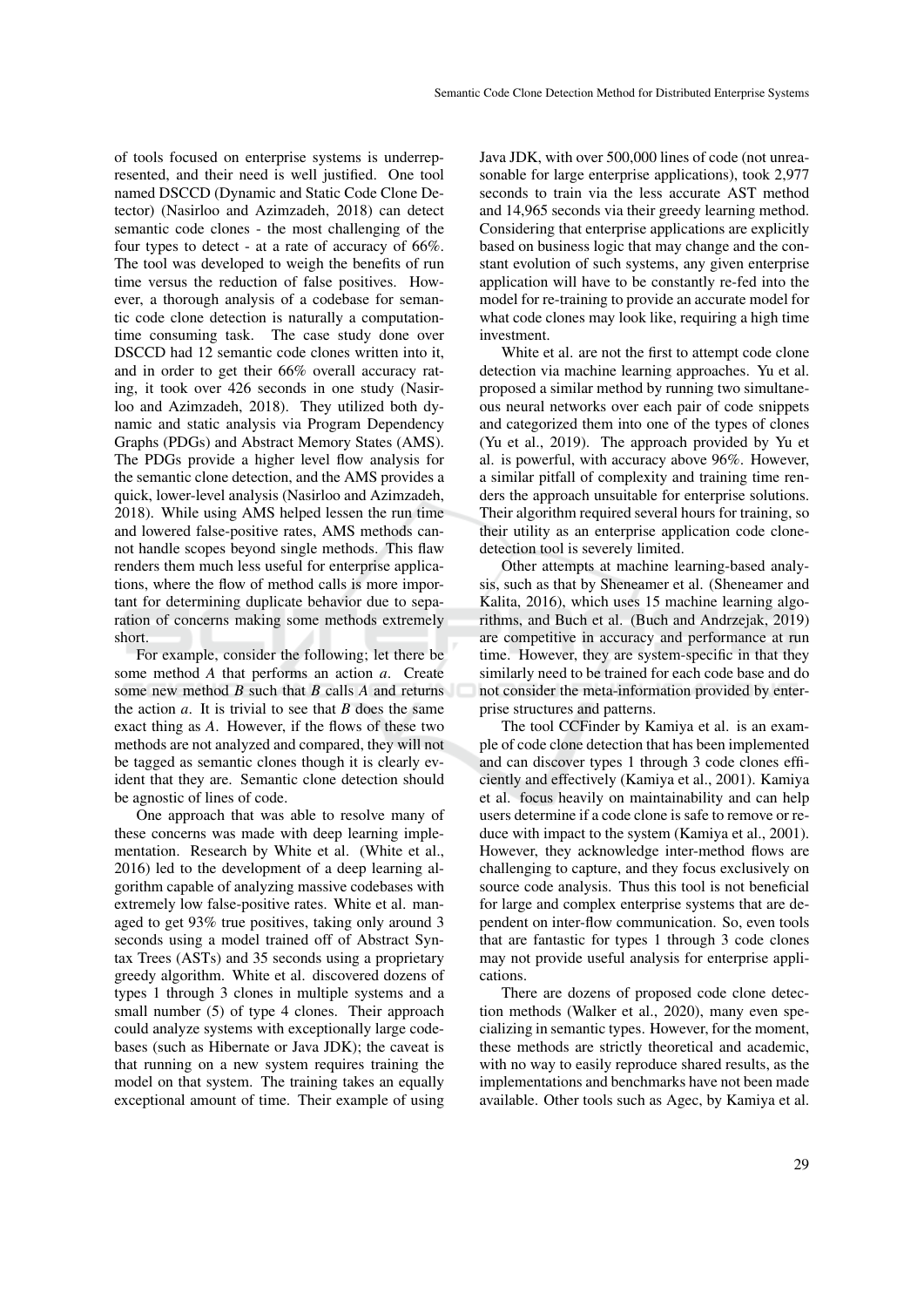(Kamiya, 2013) and the algorithm by Tekchandani et al. (Tekchandani et al., 2018) provide code clone detection solutions for type 4 specifically, but also fall short in these same ways.

### 2.2 Program Representation

When gathering semantic code clones of an enterprise system, a method of representing the program is needed. One option is to use Control-Flow Graphs (CFGs), a type of call graph where the nodes represent the system's methods and the edges are calls to other methods. We prefer this method of program representation over other methods (token-based (Basit and Jarzabek, 2007), Abstract Syntax Tree (AST)(Baxter et al., 1998), Abstract State Memory (ASM)(Agapitos et al., 2011), Program Dependency Graph (PDG)(Higo and Kusumoto, 2009), etc.) since it can capture more meta-information regarding the context of the code clones or methods with regards to enterprise architecture (i.e., component types of assessed code).

Awareness of system meta-information in the analysis process could open new perspectives to code clone detection in the enterprise systems. This could utilize GRASP patterns (Larman, 2003) and base on the application layer they are at (Fowler, 2002). This information that is only accessible in a higher-level abstraction such as a CFG could allow our program to eventually be filtered to only analyze service modules or controller modules, helping developers decide whether their service/controller/etc. Classes could be further split or merged to improve cohesion and reduce unnecessary coupling. Performance would greatly improve if users could filter code clone detection by concern. Besides, the code clone detection would be more meaningful knowing where in the application they are found and in which context. This could be accomplished through augmented CFGs with the additional meta-information used when developing enterprise applications (i.e., component type annotation, indicating a service, controller or entity). For instance, annotations in Java code, provided by the common and widely used Spring Framework (VMware, 2020), or similar means in other enterprise frameworks.

Our related work found AST and token-based approaches are popular program representation methods for finding code clones, both semantic and syntactic, so our choice to use CFGs is explicit and oriented particularly toward enterprise applications. We pose that the benefit to a CFG (a type of control-flow graph) over an AST is that AST provides too low-level of a depiction of the program and can consume too much memory to analyze. This is especially true since we are not interested in clone detection that requires such low-level, syntactic knowledge.

Code clone detection is a widely studied field, but it lacks in its depth concerning enterprise applications. It is not the case that business domain-related code clones have never been researched. However, many glances into this field left many questions unanswered and only emphasized the need for such a tool than provided one (Koschke et al., 2012).

### 3 PROPOSED METHOD

The proposed method to detect semantic code clones focuses primarily on the semantic meaning of a CFG rather than on the structure itself. The CFGs are used to represent the enterprise system. Semantic properties (hereby referred to only as properties) are derived from the metadata associated with each method in the form of configuration files or annotations. We examine each graph's properties by applying a global similarity function, as shown in the Definition 1. Properties of the CFG bring higher value to identifying code clones because programs in enterprise systems tend to be repetitive in their structure but differ in meaning of the data in the input and output of the program (Fowler, 2002). In other words, not every structural repetition of code is a code clone, but a semantic repetition is very likely to be a code clone. Our approach consists of four stages, graph transformation, graph quantification, similarity comparison, and classification, as shown in Figure 1.

#### Definition 1 - Global similarity.

$$
G(A,B) = \sum_{i=1}^{k} w_i \times sim_i(a_i,b_i) / \sum_{i=1}^{k} w_i
$$

*Where k is the number of attributes, w<sup>i</sup> is the weight of importance of an attribute i, AND simi*(*a<sup>i</sup>* ,*bi*) *is a local similarity function taking attributes i of cases A and B.*

In the first transformation phase, we transform Java source code into a CFG. We used Java Reflection and Javassist (JBoss, 2020) libraries to scan the code for all declared methods; then, we get each method call within its body for each declared method. We used the depth-first search to construct a graph for each method that does not have a parent method call. Such a method is an entry-point to the enterprise application. Starting with these entry points, we expand the CFGs to include all the methods that get called, eventually covering all components of the system. For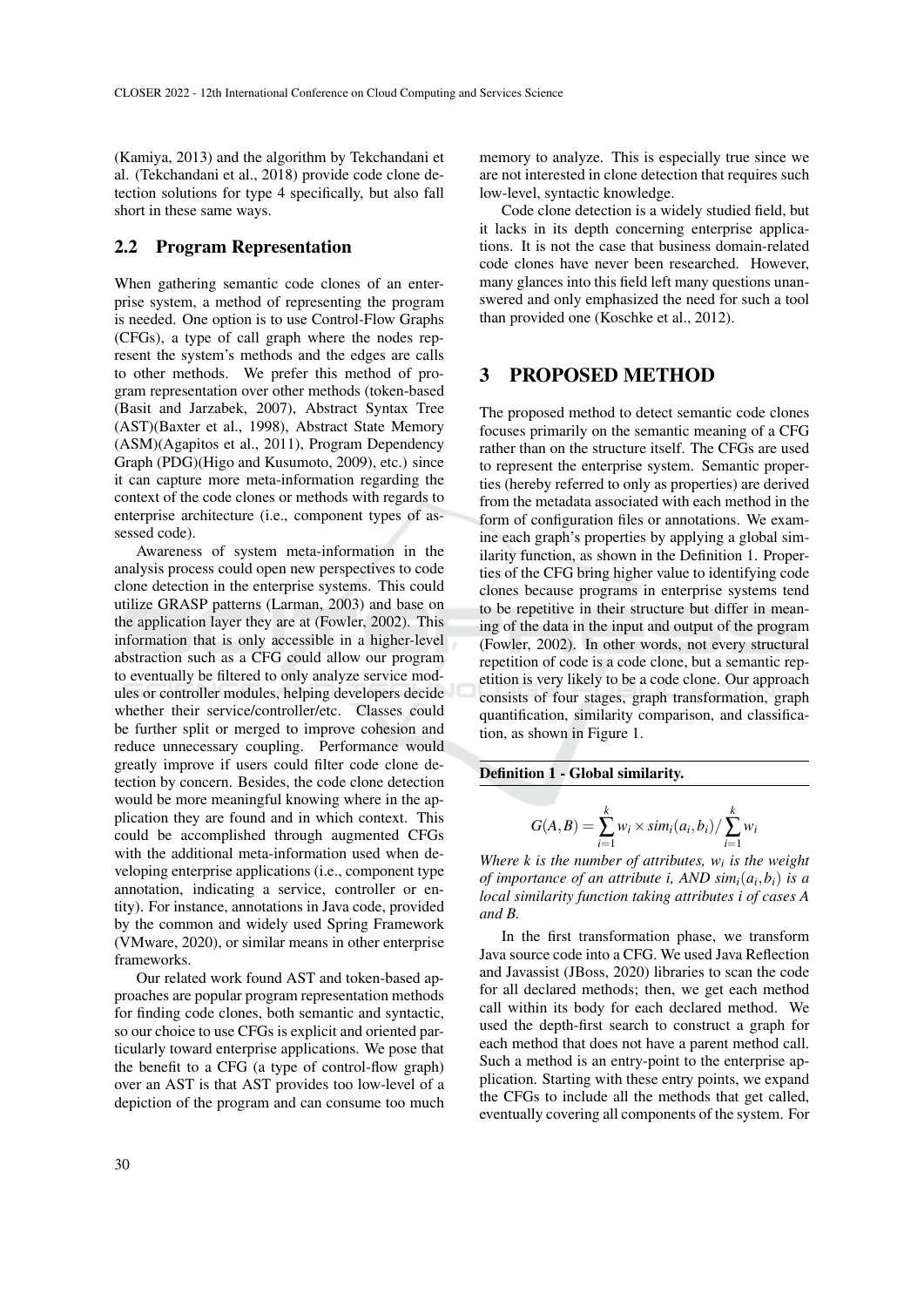

illustration consider an example of a system, where an endpoint method *create* in the *PosController* that calls *savePos* method in the service *PosService*. Next, *PosService* makes two procedure calls, first to some third-party API, and the second to *PosRepository*. The schema of this code is depicted in the Listing 1, and the resulting CFG is in Figure 2.

```
1 @Controller<br>2 public clas
2 public class PosController {<br>3 @ Autowired
 3 @Autowired<br>4 private Po
           4 private PosService service ;
5
6 \text{@RequestMapping (value = " / pos"},<br>
\text{7} method = RequestMethod F
7 method = RequestMethod . POST)<br>8 public Pos create (@RequestBody Pos
8 public Pos create (@RequestBody Pos p) {<br>9 return service save (b):
                return service.save(p);
10 }
11 - 112
13 @Service
14 public class PosService {
           15 @Autowired
16 private PosRepository repository;
17
18 public Pos savePos (Pos pos) {
19 Props p = restTemplate<br>20 postObiect
20 . postObject ("/props");<br>21 . pos. setProps (p);
                pos.setProps(p);
22 return repository.save (pos);
rac{22}{23}24 \Box2526 @Repository<br>27 public inte
27 public interface PosRepository
           Pos save (Pos pos);
29 }
```


In the next phase, we need to associate each CFG with a set of properties as shown in Figure 2. First, we identify the method types of each method involved in the CFG. We present the method type categories in Table 1. We can base our identification on analyzing standard enterprise annotations. Methods are associated with annotations that depict the type. For instance, annotations @Controller and @RestController defines controller method type in Spring Boot projects. Annotation @Repository signifies repository type. Next, we can associate a set of properties *P* with each method. The properties set is different for each method type with some overlapping properties. For instance, we associate each method type with a method name, return type, and arguments. The metadata depicts a method's role in the system (database connector, entrypoint, etc.). For



instance, controller methods have properties HTTP method that signifies HTTP messages that the method handles. Thus, our utilization of CFGs provides additional meaning that determines individual component's roles in the system.

| Method            | Similarity | Weight | Properties     |
|-------------------|------------|--------|----------------|
| Type              | Name       |        |                |
| Controller        | ctr        | 0.4    | arguments,     |
|                   |            |        | return type,   |
|                   |            |        | <b>HTTP</b>    |
|                   |            |        | method.        |
|                   |            |        | method name    |
| Message           | rfc        | 0.4    | HTTP<br>type,  |
| calls             |            |        | arguments      |
|                   |            |        | return entity, |
|                   |            |        | method name    |
| <b>Repository</b> | rp         | 0.2    | arguments,     |
|                   |            |        | return type,   |
|                   |            |        | database       |
|                   |            |        | operation,     |
|                   |            |        | method name    |

Next, we assign a similarity score between 0 and 1 to each pair of CFGs, using the global similarity function *G* as given in Definition 1. The function depends on each method time, multiplying each result by the weight coefficient found in Table 1; this weight represents that method type's relative importance. *Con-*

Table 1: Classification of properties.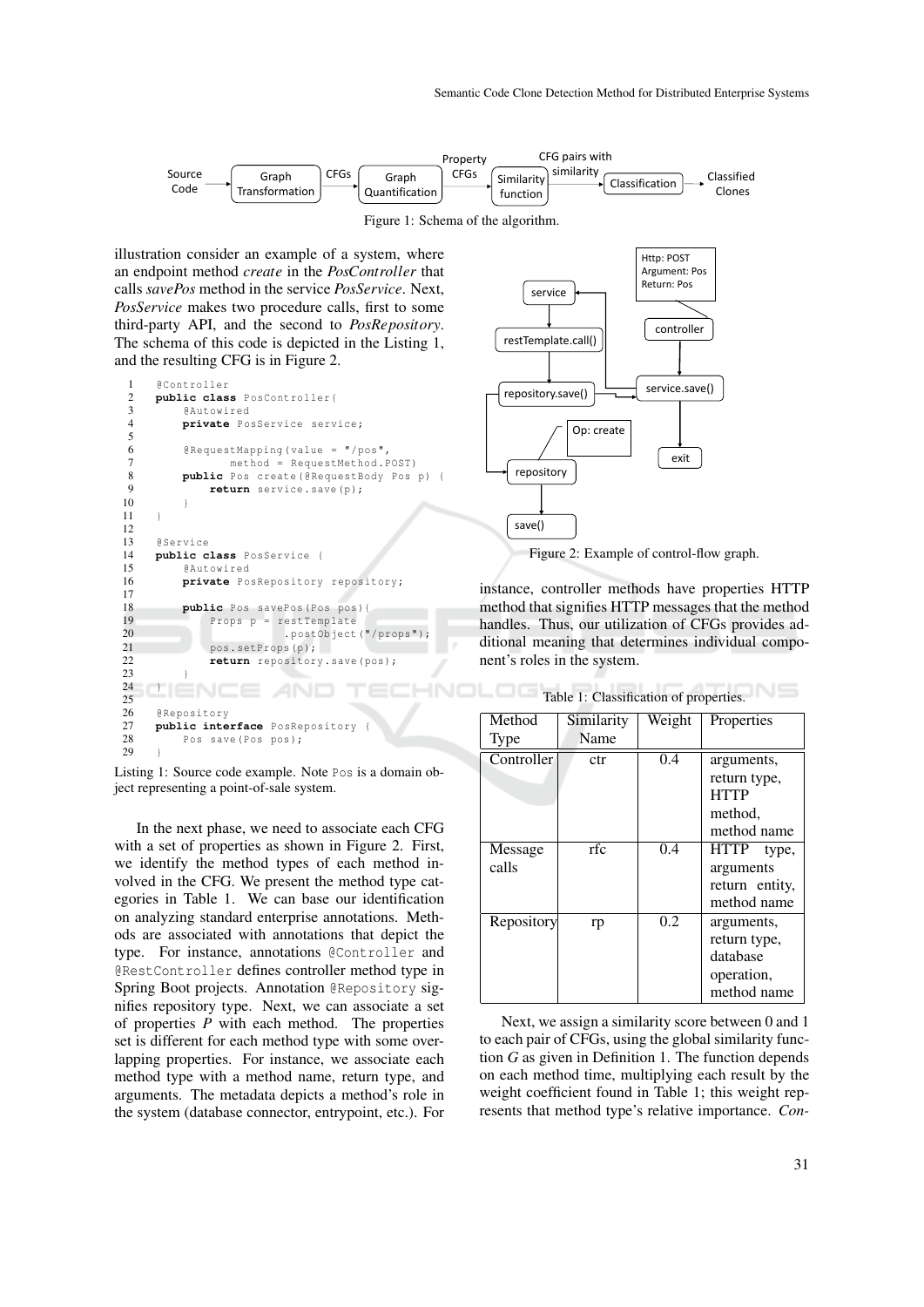*troller* and *Message call* methods are weighted highly at 0.4, since they respectively define the API of the program's entry points and the locations where external interactions are made, both of which highly impact a system's behavior. *Repository*-type methods persist data to stable storage, and while not insignificant, their properties are often subsumed into the corresponding *Controller* methods, so they are weighted lower at 0.2.

The usage of the similarity functions for each method type is shown in Definition 2. All three functions consider common elements such as the method name, arguments, and return type, but each is differentiated by specific considerations for each method type.

#### Definition 2.

 $\sin(a_i, b_i) = \text{ctr}(a_i, b_i) + \text{rfc}(a_i, b_i) + \text{rp}(a_i, b_i)$ 

The *ctr* function targets *Controller* methods, which represent endpoints that accept input to the service. REST-based endpoints are often differentiated in purpose by the HTTP method type (GET, POST, PUT, DELETE), so HTTP type is considered here. Additionally, any Role-Based Access Control measures are most often applied at the endpoint level. Therefore, we examine any required roles to gain access to the endpoint (such as *user* or *admin*) when considering similarity of controllers.

Remote function calls are governed by the *rfc* function. To compare these function calls, *rfc* specifically considers any IP addresses and ports involved, as well as the HTTP type and type and number of arguments of the call and the expected return type from the call.

When comparing two function calls, similarity function *rfc* takes into account IP address, port, HTTP type, argument types, and return type. Lastly, the similarity function *rp* compares methods working with databases by evaluating database operations, as shown in Table 1.

Once the similarity scores are calculated, the last step is to classify the CFG pairs. Different ranges of the similarity value correspond to three different categorizations: identical clones or clones that differ in one property, clones that differ in multiple properties, and non-clones. The exact ranges are given in Table 2.

Table 2: Classification of code clones and non-clones.

| Classification | Global       | Characteristics     |
|----------------|--------------|---------------------|
| Type           | Similarity   |                     |
| A              | $1.0 - 0.91$ | Same or differs in  |
|                |              | one property        |
| в              | $0.9 - 0.81$ | Differs in multiple |
|                |              | properties in one   |
|                |              | method type         |
| Non-clone      | $0.8 - 0.0$  | Not considered a    |
|                |              | clone               |

### 4 CASE STUDY

We conducted the following analysis to prove that the global and local similarity model with controlflow graphs' properties works sufficiently in finding semantic code clones in real microservice systems.

#### 4.1 The Benchmark

To avoid any bias, for our case study, we used a public, third-party, medium-size microservice benchmark system developed by Zhou et al. (Zhou et al., 2018b). The benchmark uses microservice architecture and Spring Boot (VMware, 2020) with a set of API methods using standard procedures of multilayered applications such as controllers, services, repositories. The benchmark depicted in Figure 3 is composed of 37 microservices, and it provides comprehensive functionality for ticket train purchase (Zhou et al., 2018b). The authors created the application to analyze log outputs from the running application to detect faults (Zhou et al., 2019; Zhou et al., 2018; Zhou et al., 2018a). We analyzed the application in a study to detect semantic code clones across the application. In the next part, we will discuss an example of a semantic code clone and our study's overall results.

#### 4.2 The Study

We present an example of derived properties from two CFGs. Both the  $CFG_A$  and  $CFG_B$  are derived from the benchmark as shown in Figure 4. Both of the CFGs have the same input (*String orderId*), but differs in output (objects *FoodOrder* and *Order*), use the same HTTP method *GET* and fetch the object type with the same database operation *READ* and same parameter *orderId*.

Properties of both graphs *CFG<sup>A</sup>* and *CFG<sup>B</sup>* from the Table 4 were evaluated by local similarity functions detailed in Table 3. Similarity function *r f c* give a full match result, whereas the similarity function *ctr*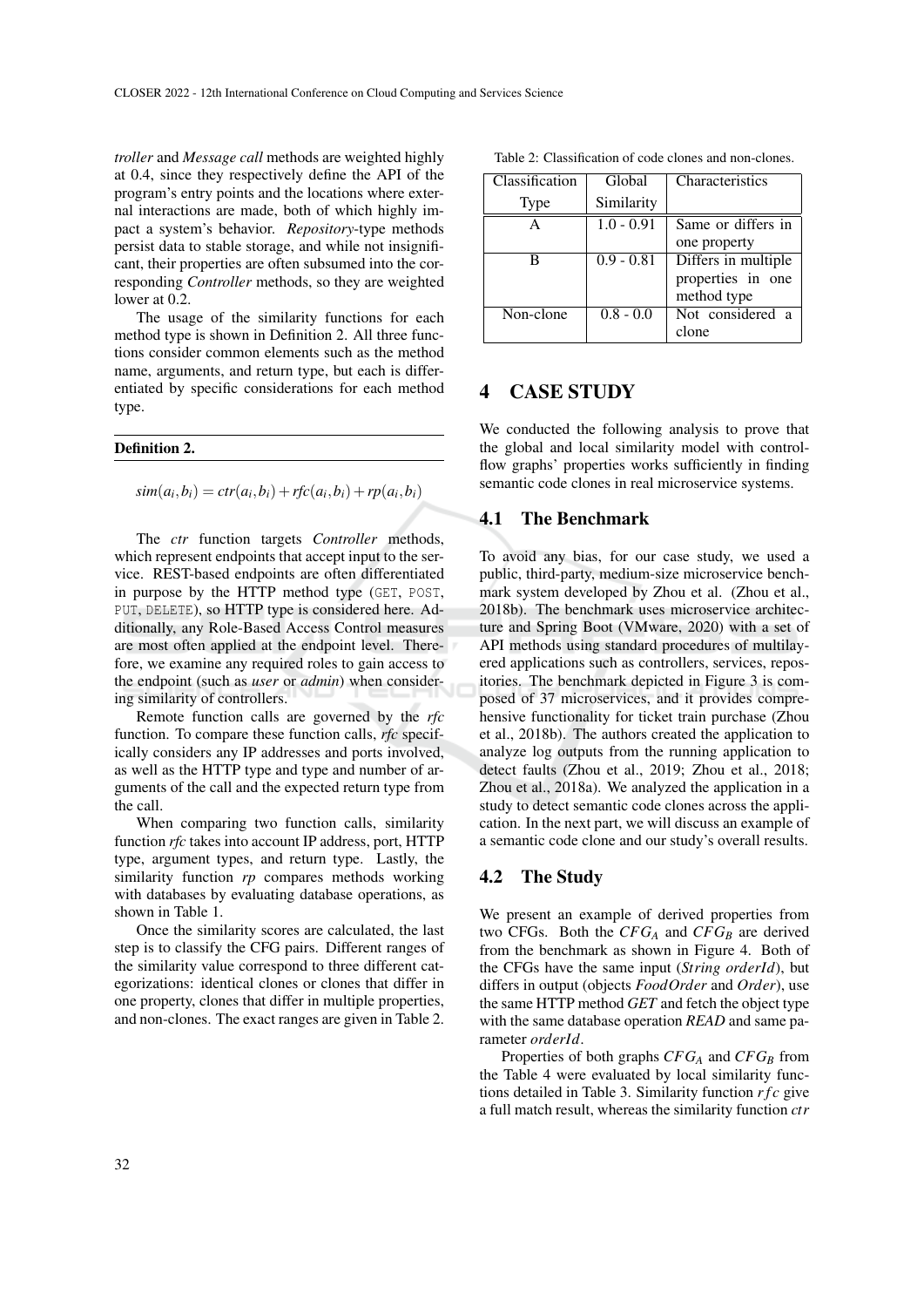

Table 3: Similarity function results of benchmark system.

| Method Type   | Abbr. | Similarity | Weight | Weighed SIM |
|---------------|-------|------------|--------|-------------|
| Controller    | ctr   | 0.66       | 0.4    | 0.264       |
| Message calls | rfc   |            | 0.4    | 0.4         |
| Repository    | rp    | 0.5        | 0.2    | 0.1         |
| total         |       | 2.16       |        | 0.764       |



Figure 4: Example of properties of 2 CFGs (Note: in this particular case there are no REST methods).

and *rp* shows a lower match value due to the different return type.

Table 3 shows total similarity 2.16 and weighted similarity 0.764, or 76.4%. On our scale defined in the previous section and highlighted in Table 2 this value does not fall under the Type A or Type B category. Thus, this is not an example of a code clone. We

weighed all of the similarities in order to reflect their importance in the system. For example, controllers are critical since they define what data is accepted and produced. Methods working databases and services that make REST calls also have high significance as these operations are specific to the enterprise system's business rules.

We derived all 238 CFGs from the TrainTicket application, which comes out to 27221 combinations in total. After applying similarity functions on each pair, there are 56 CFGs making 28 pairs that we classified as code clones. They fell into respective categories as shown in Table 5, which shows that 2 pairs of CFGs were strongly similar and 26 were fairly similar. Strongly similar accounts for 0.84% of all CFGs.

We verified our approach by manual review of the TrainTicket application by multiple reviewers. We divided reviewers into two groups. The first group verified results produced by our method, and the second group gathered manually results from TrainTicket without knowing results from our approach. The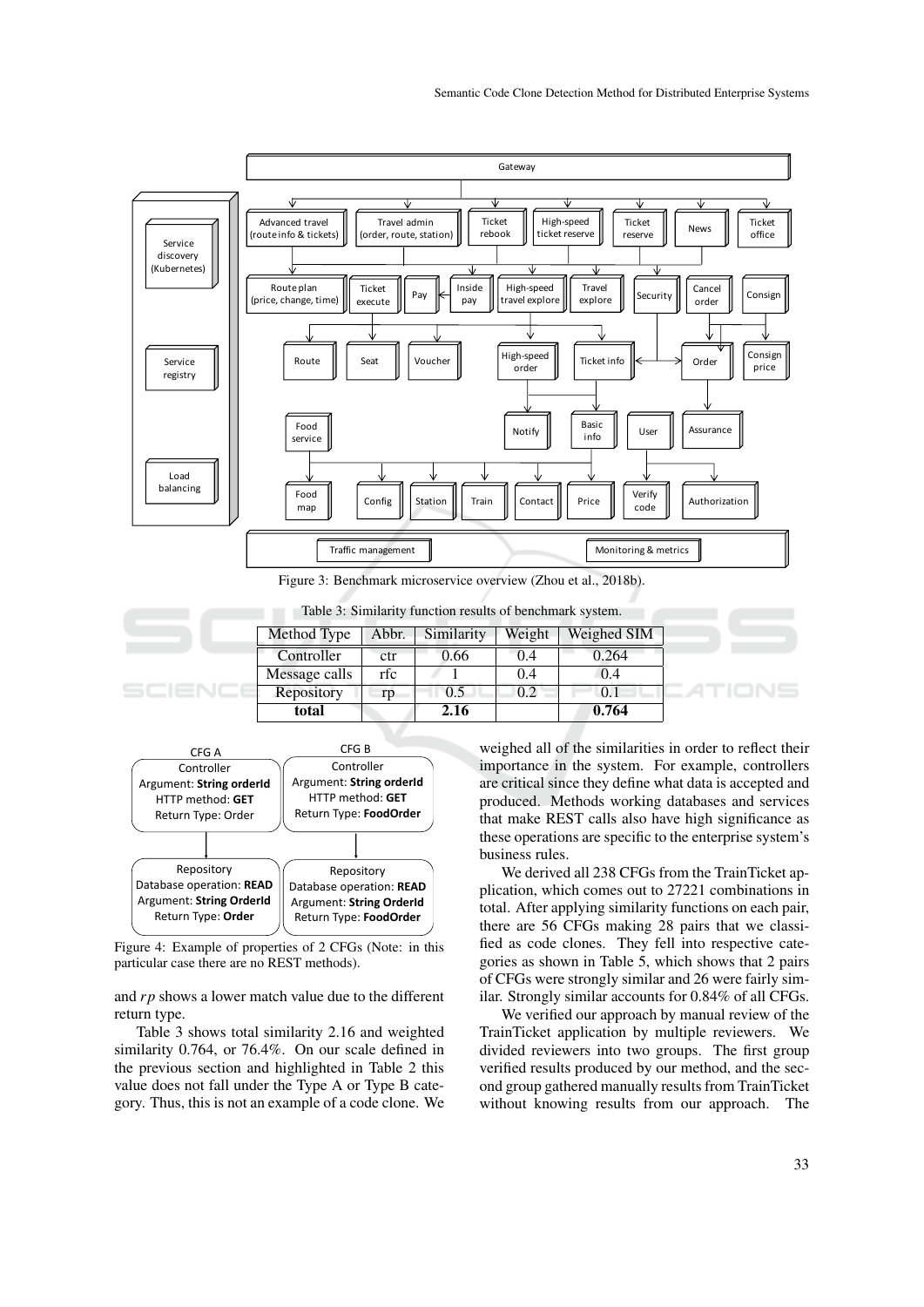| Table 4: First column depicts statistical values of true-  |
|------------------------------------------------------------|
| positive (TP), false-positive (FP), true-negative (TN) and |
| false-negative (FN). Second column shows values for au-    |
| tomatic approach, manual approach is depicted in the third |
| column.                                                    |

|           | Automatic | Manual |
|-----------|-----------|--------|
| TP        | 28        | 24     |
| FP        | 10        |        |
| TN        | 27183     | 27193  |
| FN        |           |        |
| Accuracy  | 0.999     | 0.999  |
| Precision | 0.736     |        |
| Recall    |           | 0.85   |

Table 5: CFG clones percentage.

| Clone Type | Total Nr | Percentage |
|------------|----------|------------|
| Type A     |          | $0.84\%$   |
| Type B     | 26       | $10.92\%$  |
| No Clone   | 202      | 88.24 %    |

first group distinguished our method's true and false positives, while the second group established missed code clones by our method. Results from Table 4 shows that our method found all code clones present in TrainTicket, while wrongly categorizing 10 code samples as clones. Manual review missed 4 code clones in the codebase. This shows that our method has a tendency to include false positives where more than one in three is not a code clone, but it ultimately includes all code clones in the application.

We also calculated statistical values of accuracy, precision, and recall. Accuracy is a measure of correctly classified cases among all cases. Both manual and automatic approaches have almost perfect accuracy due to a high number of combinations. More telling is precision and recall values. Precision shows the ratio between relevant and retrieved instances, and our method has a competitive precision value of 0.736. On the other hand, recall models the ability to identify only relevant code clones, and here our method proved to be more competitive than the manual approach.

This is in part caused by having a high sensitivity or weight based on input and output types. Types of arguments and return values are important because the same constructs intended for other data types will tend to have the exact same behavior; for example, a repository method to save a question to the questions table will semantically behave the same as a repository method to save a test to the tests table, and both are necessary and cannot be removed from the application due to semantic similarity alone. This sensitivity with the weights avoids including structurally identical but semantically different CFGs as semantic



Figure 5: Time analysis of the approach with respect to number of microservices.

clones in our results.

We also look at the distribution of code clones in microservices. We associated the Type-A and Type-B clones with a particular microservice. Next, we calculated the proportions shared with other microservices. Table 6 shows microservices with type A and B clones. There are 13 microservice pairs that share some CFGs as column Nr. depicts. This column is only for reference purposes. The second and third columns show a pair of microservices that are similar to each other. The first row of the Table 6 shows that ts-contacts-service shares 37.5% of CFGs with admin-basic-info-service. Microservice pairs on row 6, 7, and 8 share substantial functionality. Pairs in rows 8 - 13 shows microservices that share CFGs one with the other, creating a cluster of the same functionality. Pairs in rows 2 - 5 show how one microservice can be similar to multiple other microservices.

Table 6: CFG Type A and B clones per module distribution in the benchmark from Figure 3.

| $\overline{\rm Nr}$ | MS A           | MS <sub>B</sub>  | Sim      |
|---------------------|----------------|------------------|----------|
| 1                   | ts-contacts    | admin-basic-info | 37.5 %   |
| 2                   | ts-config      | ts-train         | 16.6 $%$ |
| $\overline{3}$      | ts-config      | admin-basic-info | 16.6 $%$ |
| $\overline{4}$      | ts-config      | ts-travel2       | 33.3 $%$ |
| 5                   | ts-config      | ts-travel        | 33.3%    |
| 6                   | ts-order-other | ts-order         | 87.5%    |
| 17                  | ts-preserve    | preserve-other   | 50.0%    |
| 8                   | ts-security    | ts-train         | 50.0%    |
| <b>9</b>            | ts-security    | ts-seat          | 16.6 $%$ |
| 10 <sup>1</sup>     | ts-train       | ts-seat          | 16.6 $%$ |
| 11                  | ts-train       | ts-travel2       | 16.6 $%$ |
| 12                  | ts-train       | ts-travel        | 16.6 $%$ |
| 13                  | ts-travel2     | ts-travel        | 66.6%    |

We also tested our approach for the time efficiency of our solution in terms of code analysis. We ran our solution on an increasingly higher number of microservices, starting from one and up to forty-two. It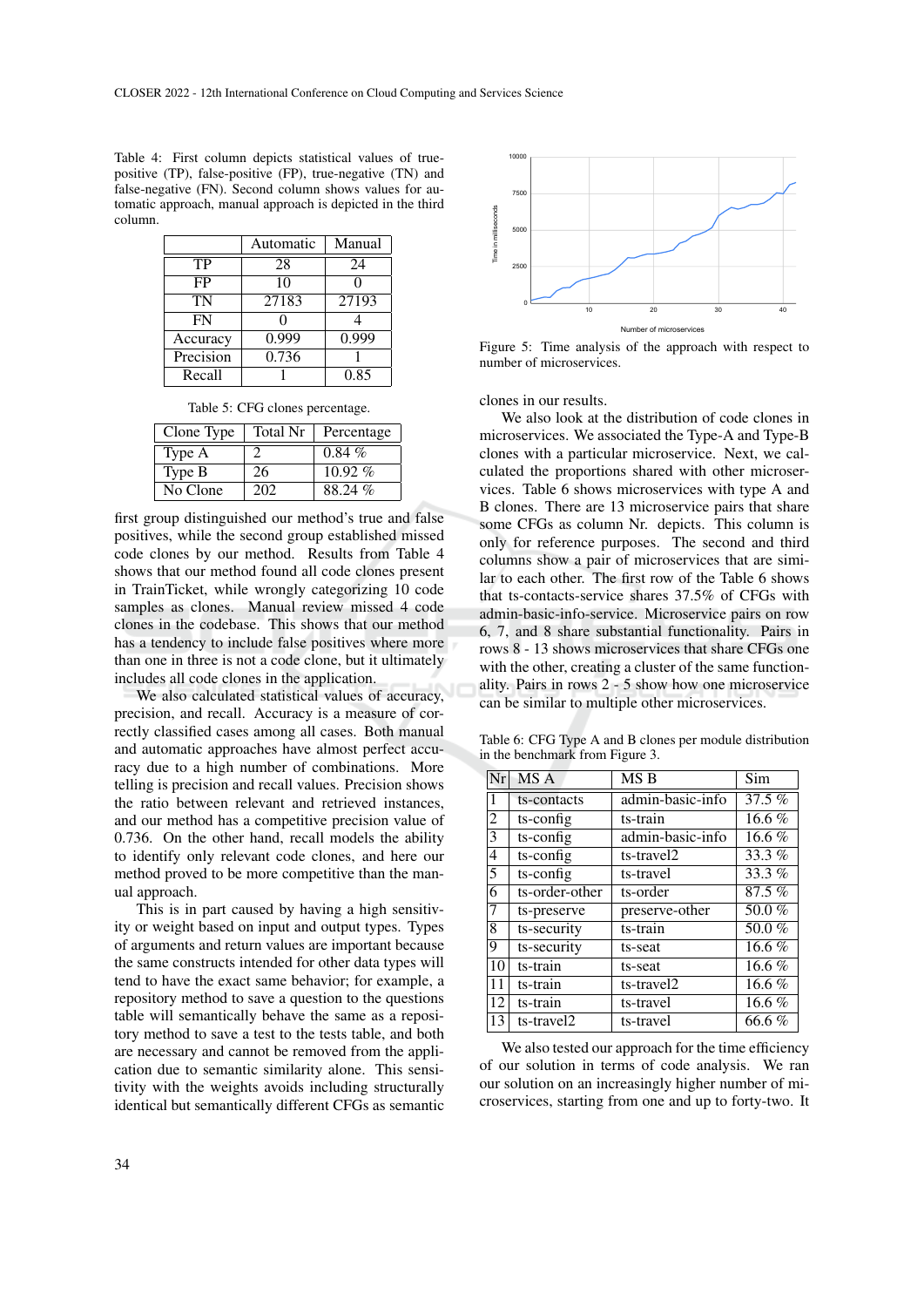enabled us to observe the time efficiency of our system on small, medium, and large-sized systems and potentially establish a trend for even larger projects. We used microservices from the TrainTicket project for our experiment. We run our analysis on each number of microservices 10 times to avoid any software or hardware deviations. We used a system running operating system Ubuntu 20.10 LTS with Intel processor 11th Gen Intel ® Core ™ i7-1165G7 @ 2.80GHz  $\times$  8, 32 GB RAM and 500 GB SSD. The results from the experiment are plotted in Figure 5. One microservice needed 208 milliseconds to analyze, while forty-two 8200 ms, which is approximately 200 ms per one additional microservice.

The case study with results can be found on GitHub at https://github.com/iresbaylor/semantic-code-clones.

### 4.3 Result Discussion

Our main goal was to verify that control-flow graphs with properties are a good match for semantic code clone identification, which we identified manually. We compared manual and automatic approaches and showed that our method tends to include false positives but can detect all code clones from the codebase, where a manual approach fell short. We were able to ensure the time complexity of  $O(n^2)$ , where *n* is the number of CFGs. This is due to deriving only CFGs from the whole code base and then comparing them with each other. We derived only 238 instances from the code base of thousands of lines of code. This reduction enabled the algorithm to process each microservice in roughly 200 ms. We were also able to cluster code clones related to microservices and show overlaps of functionality in percentage ratio.

#### 4.4 Threats to Validity

The main validity threat is the way how we set the thresholds in our method and how extensible our method is for other frameworks. We also elaborate on our custom thresholds used in the proposed method.

#### 4.4.1 Internal Threats

Our proposed method uses several constants for the detection. We set weights for local similarity functions that correspond to real importance in enterprise systems. However, we did not execute the experiment under various settings in an attempt to produce an optimal solution. Semantic-type clones require a low threshold in order to detect. Therefore we set the classification classes to be within the first third of our scale. We observed that found clones had a very distinctive nature; Type A clones were exact clones only,

Type B clones delegated the task on another service. These distinctive characteristics ensure that we detect these occurrences only. We utilized our knowledge of enterprise systems and code clones to set these constants.

Our proposed method solely focuses on semantic code clones for three different types of methods that are associated with enterprise application layers. However, there can be other utility or helper methods within the application. Detecting code clones for those methods are more straightforward and extensively studied in previous research works.

Our solution relies on standard practices for enterprise application development. Thus non-standard practices can influence the accuracy of our method. For example, it is possible to perform a delete operation on the database through a GET API call, where standard practice is to use a DELETE API call. If two methods with different HTTP types perform the same operation, their similarity will be low and require a high threshold value to detect as a code clone. Similarly, two different methods with the same name, parameters, and HTTP type can perform entirely different operations. Their similarity value will be high and will cause false-positive detection. However, this indicates a poor coding practice and will require a low threshold value to be ignored from detection.

#### 4.4.2 External Threats

We conducted the tests on a real-world application. We picked the application from this publication (Zhou et al., 2018c). Our proposed method utilizes enterprise standards, and thus it can be facilitated on any project that uses the same standards. We focused on Java and utilized Java Parser for static analysis, and our case study demonstrates that we can successfully analyze such a Java-based system following enterprise standards. Microservices can also be written in other languages, and if the language has a parser, the properties can be derived and later integrated with our interfaces. Since the benchmark system does follow enterprise standards, structurally similar systems in other languages can indeed be analyzed with our method if such parsers are available.

## 5 CONCLUSION

Our semantic code clone detection method targets enterprise applications, a massive industry, yet an area that has been sparsely studied. Our method CFGbased method captures broader information about the system regarding its architecture, which provides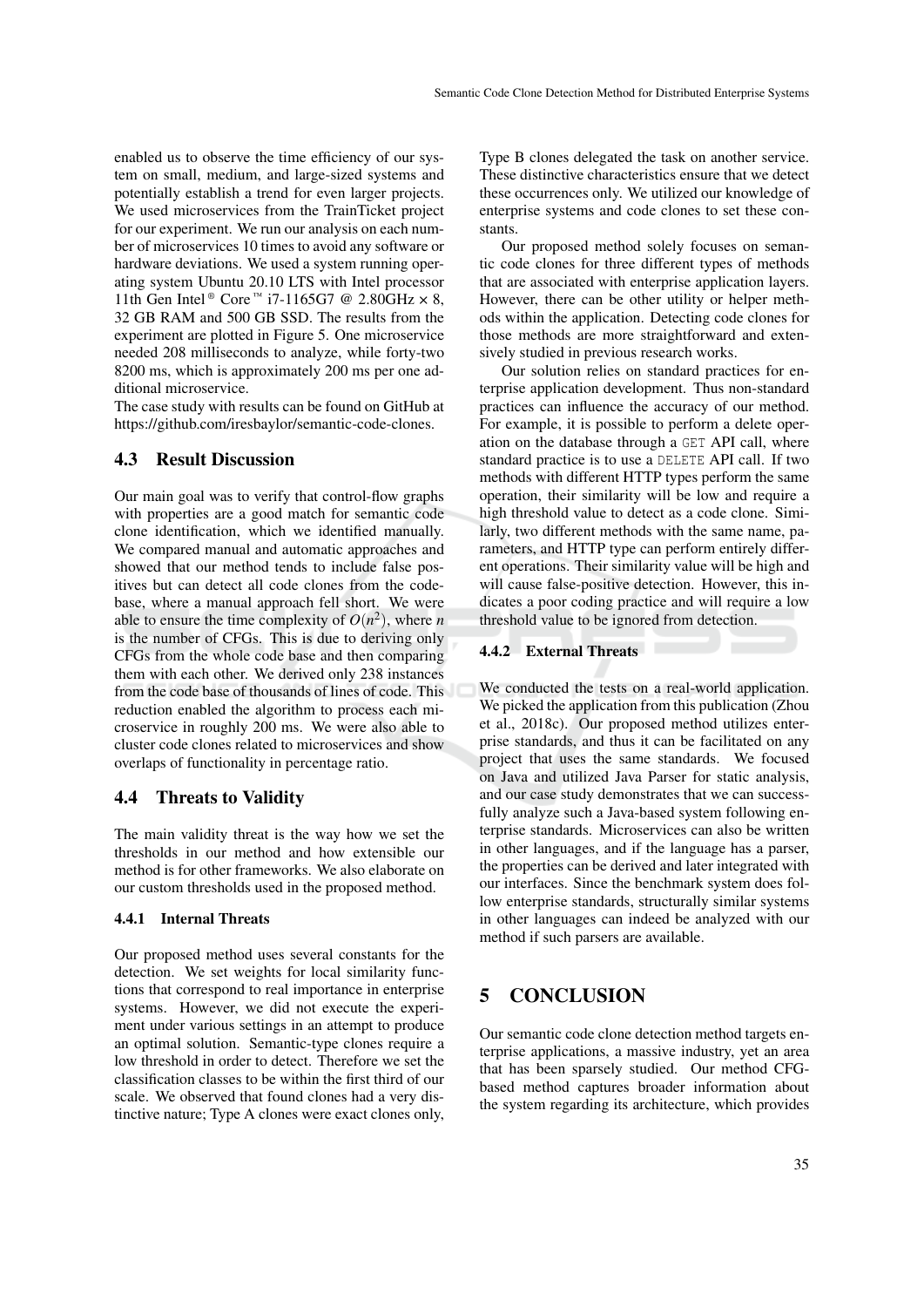wider means to analyze more criteria and calculate more metrics at a more efficient rate than if we were to use a storage-intensive method such as ASTs or tokens.

The goal of finding code clones in any codebase is not a trivial one; finding semantic code clones via some form of graph traversal is an NP-Complete problem. Therefore, our ability to produce reasonable results efficiently with the complexity of  $O(n^2)$  is impressive when considering that our method of CFG generation produces only tens of operations *n*. Our method of building CFGs is also efficient, needing to scan the codebase only once using a depth-first search to check all methods and build out their children list.

Another benefit to our approach is the extensibility. When it comes to enterprise applications, extensibility is a marketable property. The success of microservice architectures stands behind the principle of extensibility. Thus, it would not be too much of an investment at both a micro and macro level to transform this tool into a microservice that other microservices could utilize (Walker and Cerny, 2020). The macro-extensibility can become a module in some other suite and is not the only type of extensibility present. More micro-extensibility exists since, to expand on this tool, developers need only to add new local similarity functions to capture new metrics or other kinds of enterprise framework properties. So, the inner workings of our tool itself are similarly extensible. A tool like ours could be an essential boon to quality assurance teams for software-providing companies worldwide.

For future work, new metrics or other programming language support could be added. For example, there could be a measurement for the system's procedural entropy by running checks on each git commit and calculating the degradation and code clone accumulation over time. In the future, we could implement the means to measuring greater distances between CFGs using the meta-information and enterprise design patterns to analyze whether a controller class is behaving too much like a service class or etc., the possibilities for introducing new metrics are endless thanks to our method of developing an enterprise application code clone detection tool using enterprise architecture methodologies.

### ACKNOWLEDGEMENTS

This material is based upon work supported by the National Science Foundation under Grant No. 1854049 and a grant from Red Hat Research.

### REFERENCES

- Agapitos, A., O'Neill, M., and Brabazon, A. (2011). Stateful program representations for evolving technical trading rules. pages 199–200.
- Baabad, A., Zulzalil, H. B., Hassan, S., and Baharom, S. B. (2020). Software architecture degradation in open source software: A systematic literature review. *IEEE Access*, 8:173681–173709.
- Banker, R., Datar, S., Kemerer, C., and Zweig, D. (1993). Software complexity and maintenance costs.
- Basit, H. A. and Jarzabek, S. (2007). Efficient Token Based Clone Detection with Flexible Tokenization. In *Proceedings of the the 6th Joint Meeting of the European Software Engineering Conference and the ACM SIG-SOFT Symposium on The Foundations of Software Engineering*, ESEC-FSE '07, pages 513–516, New York, NY, USA. ACM. event-place: Dubrovnik, Croatia.
- Baxter, I. D., Yahin, A., Moura, L., Sant'Anna, M., and Bier, L. (1998). Clone detection using abstract syntax trees. In *Proceedings. International Conference on Software Maintenance (Cat. No. 98CB36272)*, pages 368–377.
- Bellon, S., Koschke, R., Antoniol, G., Krinke, J., and Merlo, E. (2007). Comparison and Evaluation of Clone Detection Tools. *IEEE Transactions on Software Engineering*, 33(9):577–591.
- Buch, L. and Andrzejak, A. (2019). Learning-Based Recursive Aggregation of Abstract Syntax Trees for Code Clone Detection. In *2019 IEEE 26th International Conference on Software Analysis, Evolution and Reengineering (SANER)*, pages 95–104.
- Doig, C. (2015). Calculating the total cost of ownership for enterprise software.
- Fowler, M. (2002). *Patterns of Enterprise Application Architecture*. Addison-Wesley Longman Publishing Co., Inc., USA.
- He, W. and Xu, L. D. (2014). Integration of Distributed Enterprise Applications: A Survey. *IEEE Transactions on Industrial Informatics*, 10(1):35–42.
- Higo, Y. and Kusumoto, S. (2009). Enhancing Quality of Code Clone Detection with Program Dependency Graph. In *2009 16th Working Conference on Reverse Engineering*, pages 315–316.
- JBoss (2020). Javassist : Java bytecode engineering toolkit. https://www.javassist.org. Accessed 14 August 2020.
- Jin, A. (2014). DCOM Technical Overview.
- Kamiya, T. (2013). Agec: An execution-semantic clone detection tool. In *2013 21st International Conference on Program Comprehension (ICPC)*, pages 227–229.
- Kamiya, T., Kusumoto, S., and Inoue, K. (2001). A Token based Code Clone Detection Technique and Its Evaluation.
- Kapser, C. and Godfrey, M. (2003). *Toward a Taxonomy of Clones in Source Code: A Case Study*.
- Koschke, R., Baxter, I., Conradt, M., and Cordy, J. (2012). Software Clone Management Towards Industrial Application (Dagstuhl Seminar 12071). *Dagstuhl Reports*, 2(2):21–57.